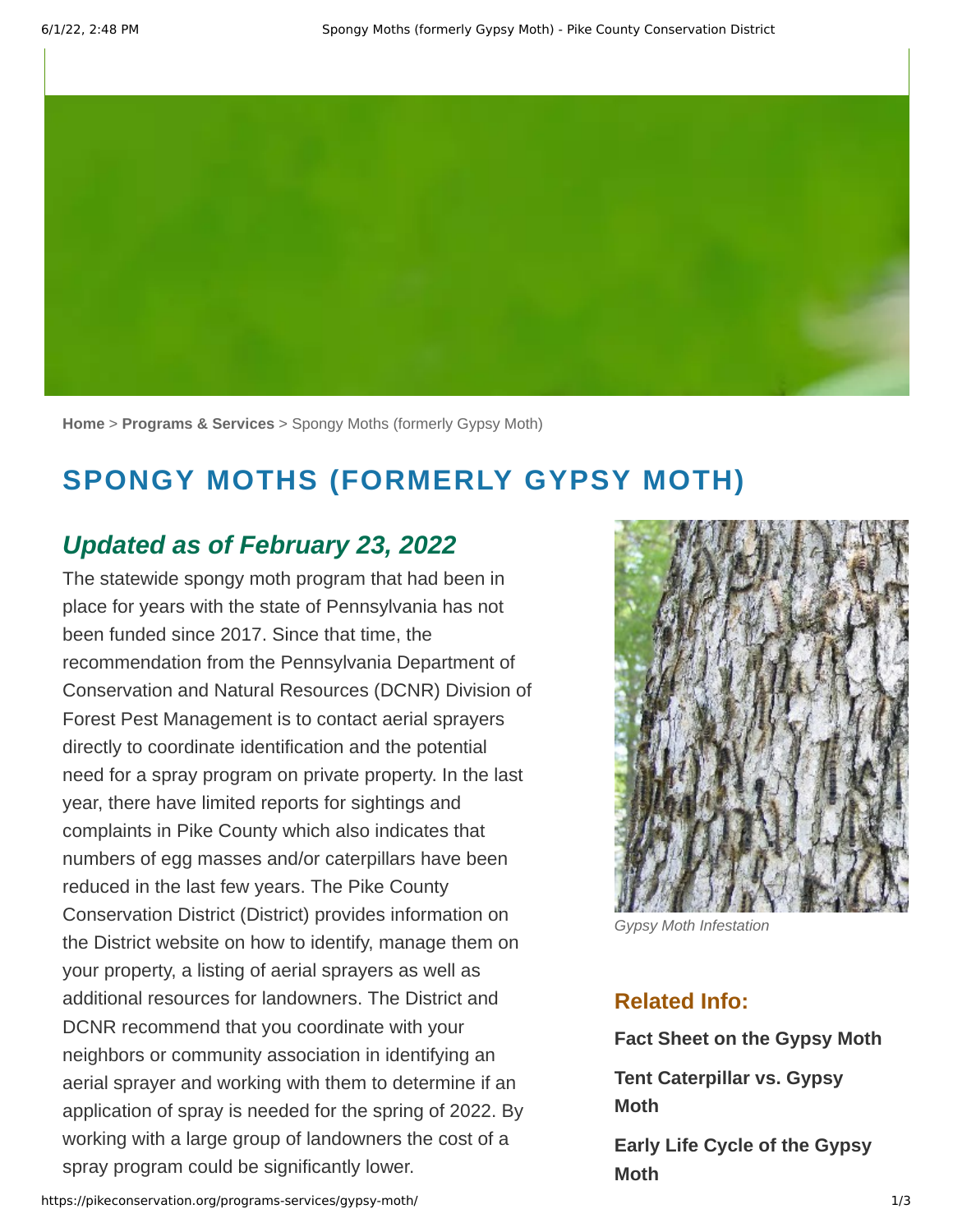your area.

Contact a sprayer/forester for assessment as early as possible.

**[Entomological Notes on](https://pikeconservation.org/wp-content/uploads/Entomological-Notes-GM-PSU.pdf) Spongy Moth**

**Moth Management**

**[Bt Insecticide Information](https://pikeconservation.org/wp-content/uploads/BT_Insecticide_Information_Bulletin2013.pdf) Bulletin**

**[Spongy Moth Aerial Sprayers](https://pikeconservation.org/wp-content/uploads/2015GypsyMothAerial_Sprayers_List.pdf) List**

**[Objector Form: Appendix](https://pikeconservation.org/wp-content/uploads/GM_Objector_form-J.pdf)** 



#### **FACT**

**Invasive species cost the US over 120 billion dollars each year. These species impact tourism, transportation, resource use, water withdrawals and much more.**

## **WHAT CAN YOU DO**

**Never move animals or plants from one area to another.** Don't move firewood, soil, or other items that might contain insects or microbes.

**Pike County Conservation District** 556 Route 402, Suite 1